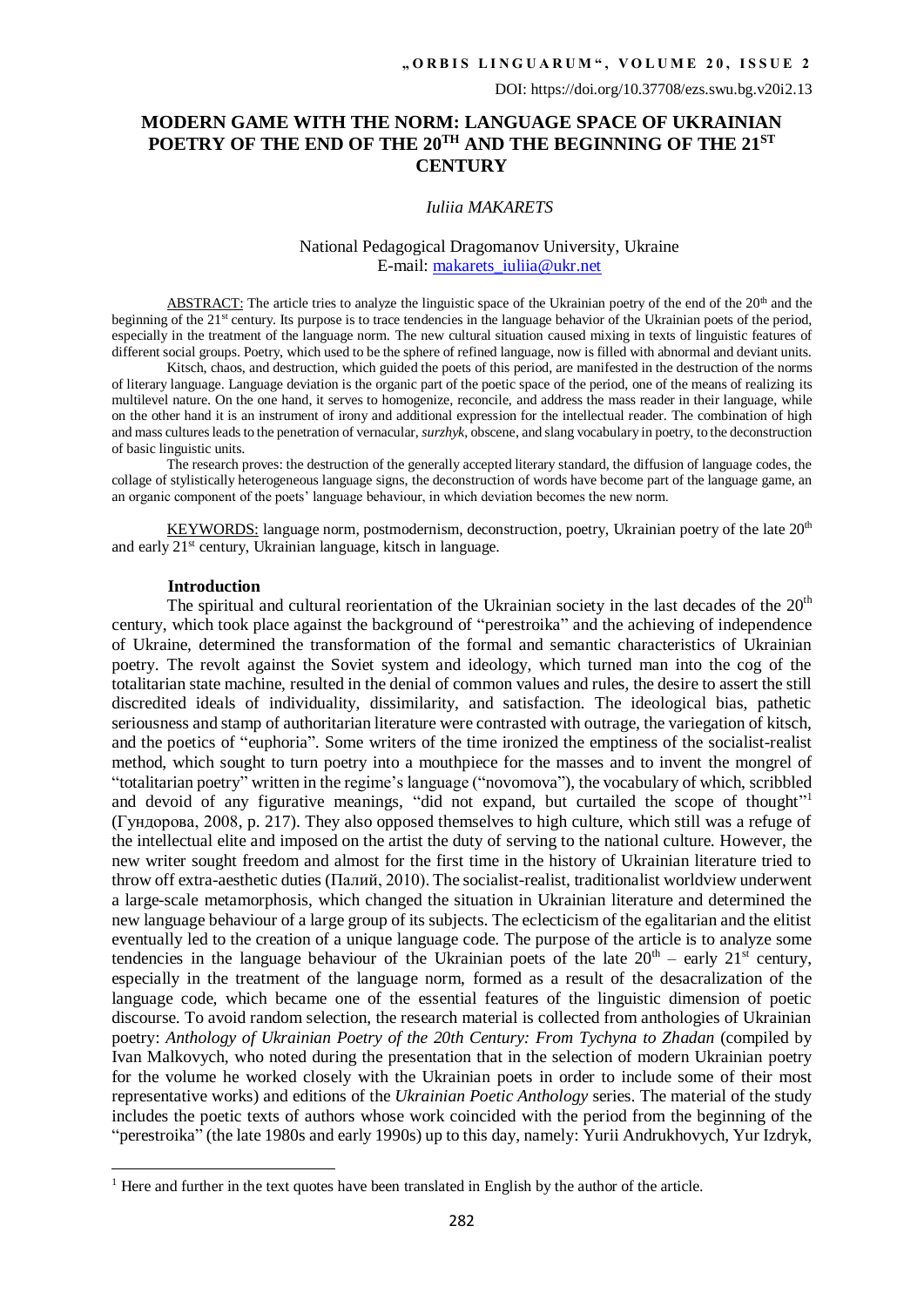Viktor Neborak, Serhii Zhadan, Ivan Malkovych, Yurko Pozaiak, Oleksandr Irvanets, and Kost Moskalets,<sup>2</sup> etc. The performed linguistic analysis of poetic texts is based on the linguistic-stylistic elaboration of language units of different levels to identify their motivation and aesthetic observation of fragments of poetic texts that violate the established ideas about the word or language norm. Since the authors' speech behaviour cannot be considered outside the socio-cultural background, the elements of discourse analysis are also used, which allows us to better understand the causes of the changes in the perception of language norms.

### **Theory**, **results, and discussion**

1

It is difficult to define unambiguously the situation in the Ukrainian literature of the last decades of the 20<sup>th</sup> ant the first decades of the 21<sup>st</sup> century, correlating it with a certain literary direction. Most domestic literary critics claim that with the "perestroika" in Ukrainian literature postmodernism begins (Kharchuk, Hundorova, Zabuzhko) and associate it with the names of Yurii Andrukhovych, Yur Izdryk, Oles Ulianenko, Stepan Protsiuk, Oksana Zabuzhko, etc. However, this statement remains debatable not only regarding writers but also the "fullness" of the Ukrainian version of postmodernism and even its existence in Ukrainian literature in general. Oksana Pakhlovska calls Ukrainian postmodernism a cult of epigonism (Пахльовська, 2001) and Mykola Ozhevan – a primitive manipulation of culture and a threat to cultures for the national self (Ожеван, 2010). Yurii Andrukhovych believes that postmodernism as such has not existed in Ukrainian literature, but the fashion for it encourages the reference to all modern processes in Ukrainian art (in the 1990s and 2010s) as postmodernism (Андрухович, 2003). Vadym Miroshnychenko's position is also categorical: "What is considered to be Ukrainian literary postmodernism by default is rather its phantasm, we do not have a corpus of relevant texts, but there has formed a discourse about what they are. The illusion has been constructed..." (Мірошніченко, 2016). He affirms: "Not postmodernism, but the belief in its presence and the spread of this belief, the messianic mission of distributors, and the corresponding function of literature, which in no way relates to the phenomenon itself" (Мірошніченко, 2016). Like Andrukhovych, he considers postmodernism a brand the writers identify themselves with in order to be "fashionable". Instead, he argues that "the literature of the 1990s and 2010s is more meaningful than non-normative writing, or what Susan Sontag called the camp" (Мірошніченко, 2016). Despite the uncertainty of the literary model, there are undeniable radical changes in the language behaviour of writers, including poets. "Inadequacy of the still existing language [language of totalitarianism] for the expression of individual meanings and feelings" (Гундорова, 2005, p. 72) gave birth to language games as a power to clear language to its "pre-Adamic state": "It does not matter if it happened as a result of ideological treatment in the crucible of totalitarian statehood, or under the pressure of another, in its own way, no less powerful dictatorship – global advertising and TV lobotomy caused by soap operas, but the words of our language are no longer innocent and harmless, and we will not succeed in distinguishing lies from the truth 'by eye'" (Забужко, 2006, p. 46)*.* So, the poets grabbed the "life jackets" of deconstruction, subjecting it to universal norms of culture (Забужко, 2006, p. 45), which eventually led to the desacralization of language as a cultural and spiritual phenomenon. Violations of language norms and language deviations took a prominent place among poetic language games. In the language space of poems, the basic tenets of linguistics are brought into question, the very nature of the word as a significant and formally integral linguistic sign: the splitting of its sound shell became a new norm, semantics depreciated, the verbal play gained importance and became a goal and means of meaningmaking at the same time.

<sup>&</sup>lt;sup>2</sup> It should be clarified that the dimensions of the language game defined in the article are not typical of all poets of this period, because, for example, artists whose formation had taken place in previous periods and who had a different worldview continue to work in the traditional manner. Thus, the language of the 1960s generation remains refined, it is not characterized by kitsch or the desire to shock. We also do not claim that all the following features of language behavior are inherent in the works of each poet, whose works are analyzed, equally. Individual style is based on choice, so poets choose the means that help them to reveal their own artistic intention, so in the poetic work of individual authors only a few of these features may appear. It is also not necessary to look for these language phenomena in each poem of the mentioned poets, because we are talking about tendencies in language behavior, and not about rules. The article tends to be generalizing in nature. A detailed consideration of each isolated phenomenon in the poetic work of each individual poet requires a separate investigation.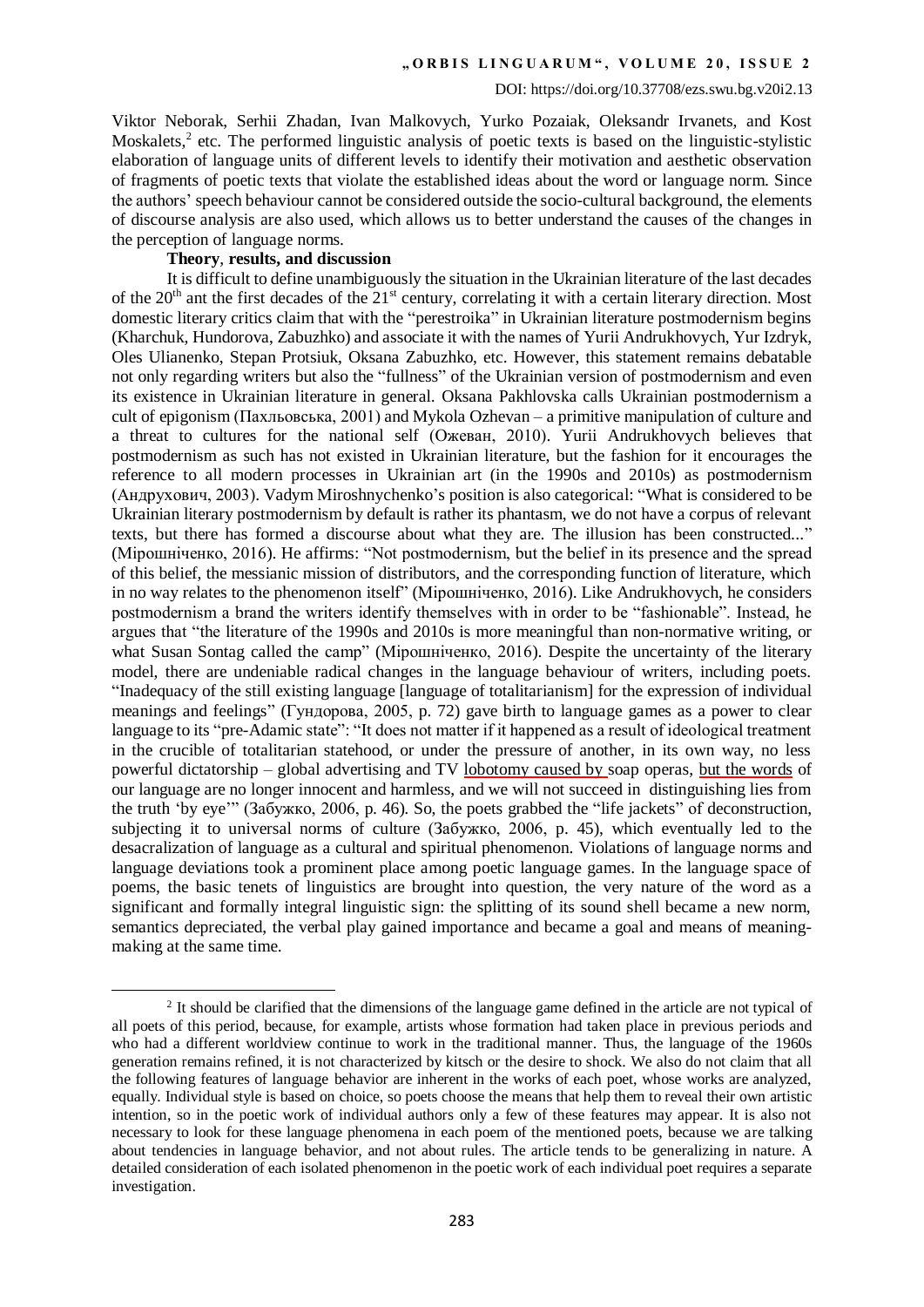### DOI: https://doi.org/10.37708/ezs.swu.bg.v20i2.13

The new language reality of the Ukrainian literature of the last decades of the  $20<sup>th</sup>$  and first decade of the 21<sup>st</sup> century, naturally attracted the attention of researchers (according to Fokkema (1986), Hutcheon (1988), and Graham, Doherty and Malek (1992) similar transformations are noted in the language behaviour of postmodernists in foreign literature)<sup>3</sup>, but it was mentioned mostly in literary studies on postmodernism. Tamara Hundorova, in context of "captive kitsch" and "total banter" in the modern Ukrainian cultural space, speaks of "cultural and linguistic insanity brought to the grotesque", in which postmodern parody sometimes shows itself (Гундорова, 2008, p. 13). Oksana Zabuzhko, writing about the spiritual crisis of today ("the great fall of world literature of the  $20<sup>th</sup>$  century" (Забужко, 2006, p. 55)) and the post-tragic nature of post-colonial culture, mentions some attempts to return to words, transformed by totalitarianism into one-dimensional stamps, their semantic and aesthetic ability. More attention is paid to the language aesthetics of the Ukrainian literature of the analyzed period by Olena Malenko, who interprets it as one of the stages of poetic language creativity in the Ukrainian literary process, focusing on the desacralization of language and verbalization in modern poetry of the spiritual crisis of humanity (Маленко, 2010, pp. 388 *–* 458). The language in the perception of Ukrainian poets, who are called "postmodernists", as well as those who began their work in a 'postmodern state' but do not fit into the model of postmodernism, is one of the tools of the psyche formation, an instrument of power. They seek freedom, especially from language oppression and the current language standard. The very concept of a universal norm in modern society is in a state of crisis: the affirmation of the value of plurality has made the norm weak, and monitoring its implementation is increasingly difficult (Лиотар, 1998). In literature, the weakening of norms and rules is manifested particularly significantly. Poetry is a voiced emotion. So, it is most likely to reflect changes in the values of society at the level of motives and forms. Freedom of self-expression, which was replaced by totalitarian restrictions, meant liberation from the dictatorship of language norms. We read in the works of Serhii Zhadan:

…*надто сильна залежність від словників, від лексем і усіх цих дифтонгів* ("Словники на службі церкві", Антологія, 2018, p. 1863).

*Поезія – це Ісус,* 

*якого розпинають на хресті орфографії*

("Люби, люби своє ремесло", Жадан, 2017, p. 28).

There is a reproach for excessive standardization and assertion of the right to verbal expression and variability. However, it does not mean denying the norm. The modern Ukrainian poet has an excellent command of the literary language, but refuses to be a model, relieves himself of the obligation to serve the Ukrainian people by cultivating the language, as was the case in the Ukrainian literature of previous epochs. Freedom, a life without ornaments, with the naturalistic language code in which it exists, are landmarks of Ukrainian post-totalitarian poetry. The poet seeks to stop looking back not only at ideological censorship but also at dictionaries and stereotypes about the permissible and the inadmissible. Finally: "…The brutal openness of 'Ham's nudity' shocks the reader with its verbal textual representation, in which the phenomena of a very real, moreover, recognizable life are adequate, unveiled nominated… Neglect of traditions, rules of language etiquette, destruction of the hierarchy of any values is a phenomenon fully justified and motivated by postmodern consciousness…" (Маленко 2010, p. 429).

#### **1.** *Surzhyk* **and colloquialisms**

**.** 

Since the times of the "perestroika", the Ukrainian poet has not so much defended certain ideals as sought compromise, ways of unification, including mass and elite literature. And "kitsch is perceived as an opportunity for non-confrontational erasure of national and cultural differences, and then it performs the functions of social and cultural therapy, facilitating the entry of strangers into another environment, adapting otherness and translating it in a form that is generally understandable and

<sup>&</sup>lt;sup>3</sup>In the study of the language of postmodernism and postmodernism in language in western European studios, the work "On Grammar" by Jacques Derrida played an important role, and it rethought the very nature and role of language: it is no longer an objective data, its ability to provide a universal understanding of the world is called into question because words can have an infinite number of meanings and interpretations (Деррида, 2000).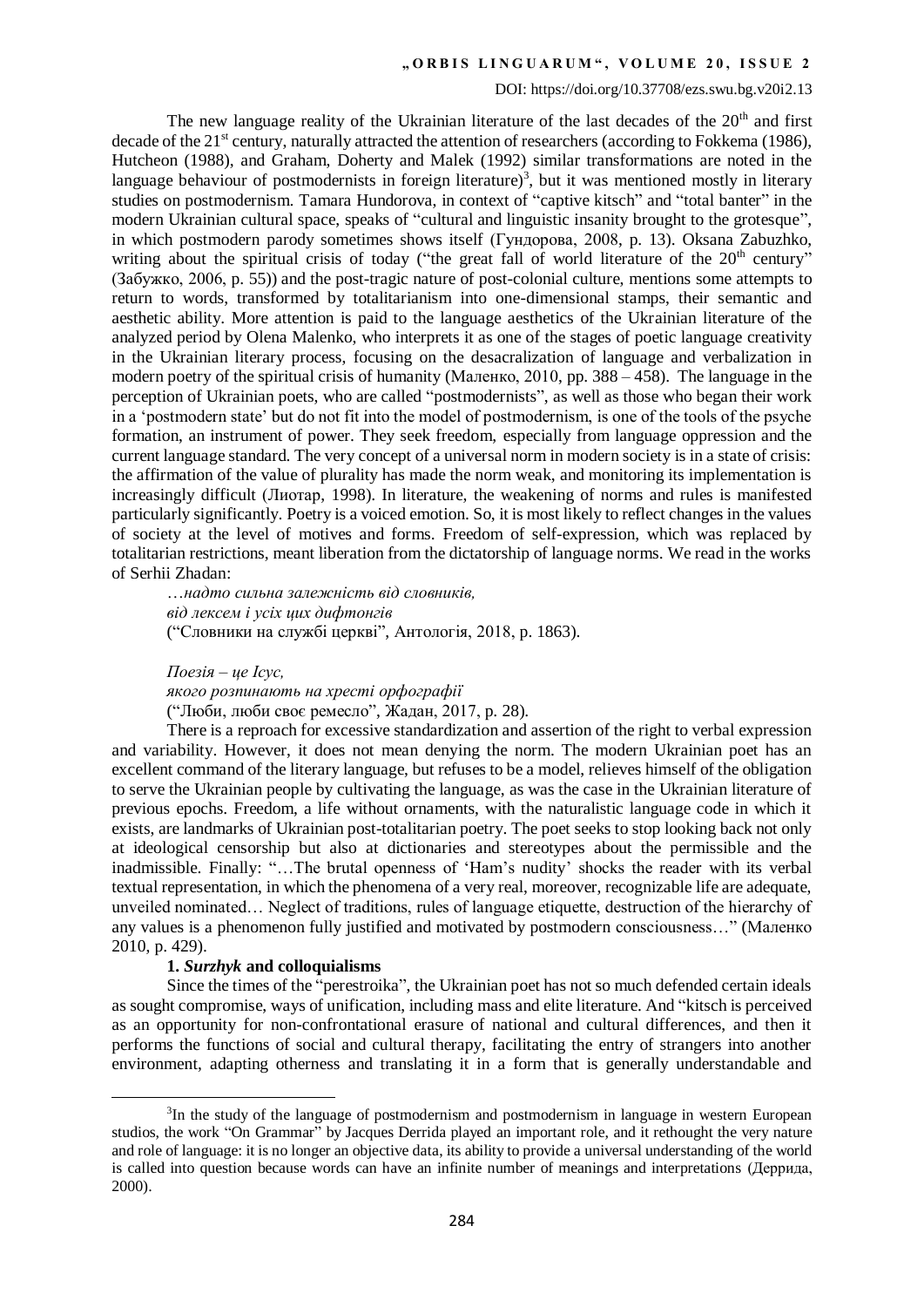#### DOI: https://doi.org/10.37708/ezs.swu.bg.v20i2.13

acceptable to all" (Гундорова, 2008, p. 251). Obscene vocabulary in a poetic text becomes one of the means of averaging tastes, values, and, above all, cultures. As a means of homogenizing the language space, *surzhyk* also penetrates poetry. This language hybrid, which emerged as a mixture of Ukrainian and Russian linguistic codes (*surzhyk*), found its way into the literary text in previous periods (since Ivan Kotliarevskyi) as a means of characterization, the contrasting of the educated with the uneducated, and the patriotic with the marginal. However, hitherto *surzhyk* speech by default meant a negative assessment of the speaker because Ukrainian writers took on the role of planners of the Ukrainian language. During the "perestroika" and in the post-totalitarian period, the situation changed. The poets did not consider themselves obliged to adhere to the "correct" style and write in refined language, did not recognize the voluntarily assumed responsibility to carry the national idea strictly under the banner of the literary word. The post-totalitarian consciousness of the Ukrainian poets is determined by something else: introspection, mystical truths, the cultural suggestion of myths, and the liberation from outdated taboos. They do not cease to be a patriot, on the contrary, they are deeply aware of being Ukrainians, but for them the right to speak as they feel it right is more important than the national issue. They realize that *surzhyk* is not only means of irony, but also the sublanguage of the readership, the language game, and also the linguistic reality of today. This language hybrid is becoming one of the signs of non-conflict, a means of erasing the division into Ukrainian-speaking and Russian-speaking, those who speak using *surzhyk* and those who speak a literary language. Together with *surzhyk*, dialecticisms, colloquialisms, and parasitic words also poured into the poetic lines – all the elements of everyday communication that were still "not worthy" of either a dictionary or even of poetry:

*горобці несуть* ахінею *із усіх своїх голосів*  ну там *промені і струмочки ну там дамочки цок-цок-цок ну дощі та інші* примочки*…*  (Тaras Fediuk, "ось весна. що робити з нею?..", Антологія, 2018, p. 1312).

*розмови наші фіг перекажеш а танці наші просто* порнушні *на що не глянеш – усе як казус кому не скажеш – усі сміються ну бо кохання таке комічне як клоунада як* цирк на дроті *хоч шал любові – сюжет одвічний де* рулять *світом потреби плоті потреби плоті – сум'яття духу гормони грають – притомність гасне і з адекватністю зовсім* глухо (Yur Izdryk, "Jarsagumba", Іздрик, 2018, p. 130)*.*  **2. Slang and jargon**

Slang and jargon are elements of the poetic language code because the new worldview lifted the ban on topics that were previously considered obscene. It is not just about youth or subcultural sociolects. This is often a mixture of declassed and anti-social elements, the prevalence of which in language practice today is a legacy of the first decades after the "perestroika", when banditry became an everyday reality, and racketeering and criminals became the "heroes of modern times":

*Хто буде супроводжувати його в темних печерах чистилища?*  Тьолки*, – говорять усі, –* тьолки*, йому потрібні будуть* тьолки*…* (Serhii Zhadan, "Лукойл", Жадан, 2017, p. 142).

*Він був листоношею в Амстердамі, слухав аббу, сидів на* трамі*, дивився порно у вихідні. Друзі його, пияки-радикали,*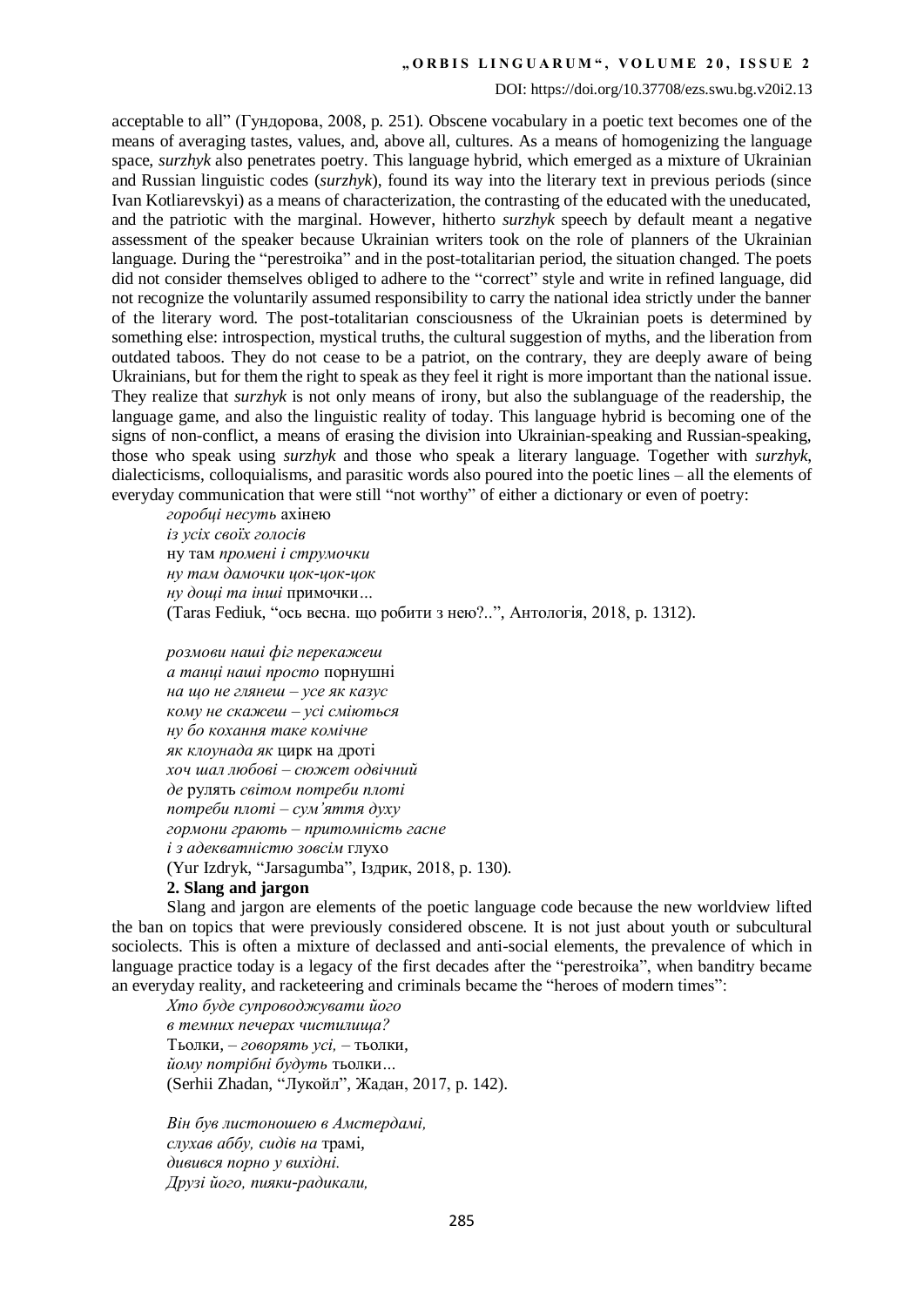*говорили: 'Ми все* провтикали*, ми, можна сказати, по вуха в лайні. В країні стагнація і* мудацтво*, лібералізм і продажне лівацтво…'* (Serhii Zhadan, "*Він був листоношею в Амстердамі*", Жадан, 2017, p. 96).

In the musical projects of Serhii Zhadan (who is the frontman and songwriter of *The Zhadan and Dogs* and *The Mannerheim Line* alternative rock music bands), the gangster motif occupies a prominent place, which determines the linguistic features of his lyrics.

### **3. Borrowed words**

Contemporary Ukrainian poetic discourse is pluralistic and fragmentary. National cultural universals have given way to a multicultural mosaic, which at the linguistic level is manifested in the active introduction of precedent signals of other cultures and the use of not only internationalism and exoticism but also barbarism:

*як же волику*-сан *подібна земля до пляцка О скільки* сенсей*-круторогий на пляцку тім плутанини По сей бік* курили *рили по той бік* аляска *ляска А поруч із хвиль і піни здіймаються* хвиліпіни *Я марю тут за* сахаліном *(хоч нащо він взагалі нам) Та змащую вазеліном тобі чиряка за коліном Тутейші аборигенші так дивно зовуться – "*гейші*"* (Oleksandr Irvanets, "Чумак Хокайдо", Антологія, 2018, p. 1573).

The use of foreign language vocabulary is inherent in modernism, but now its meaning is different. With the spread of the ideas of cosmopolitanism, the dominance of foreign language vocabulary is mostly associated with the ideology of world citizenship. However, this approach is simplified. For the poet, the alienation of the language code is part of the linguistic game, a manifestation of the chaos and particularism inherent in the era, and not a systematic implementation of ideological guidelines. The poets introduced *surzhyk* (Ukrainian-Russian linguistic hybrid, a legacy of the colonial past) into the poetic text. But they also create new mixed language (Ukrainian and English, German, French, etc.):

Миднайт*. Лиш байдужий* мун *Замок,* Ай*, самотні кроки. Лунко б'є холодні* клоки *Старовинний* пендулум*. Сто століть і сірий* стоун*... Хто там?! Незнайомий* ґест*?!*  Ноубоді*... Тисне* чест*,*  Колд *віків проходить в* боун*…* (Yurko Pozaiak, "Англійська балада", Антологія, 2018, p. 1428).

The differences in the alphabets are often levelled and the words are assimilated graphically, resembling *surzhyk*. Often there is a switching of not only language but also of graphic codes, which increases the fragmentation of the text:

*…от розтане світ мов обман от усе розлетиться вщент "Run, – скажу тоді, – Forrest! Run!" "Rennt, – скажу тоді, – Lola, rennt!"* (Yur Izdryk, "Трансгресія", Іздрик, 2018, p. 42).

*я не вірю поетам сенсеям філософам польовим командирам розкрученим брендам в рецептурі у них – кокаїн і кокоси в космогонії – карма фен-шуй і big bang* (Yur Izdryk, "Credo", Іздрик, 2018, p. 169).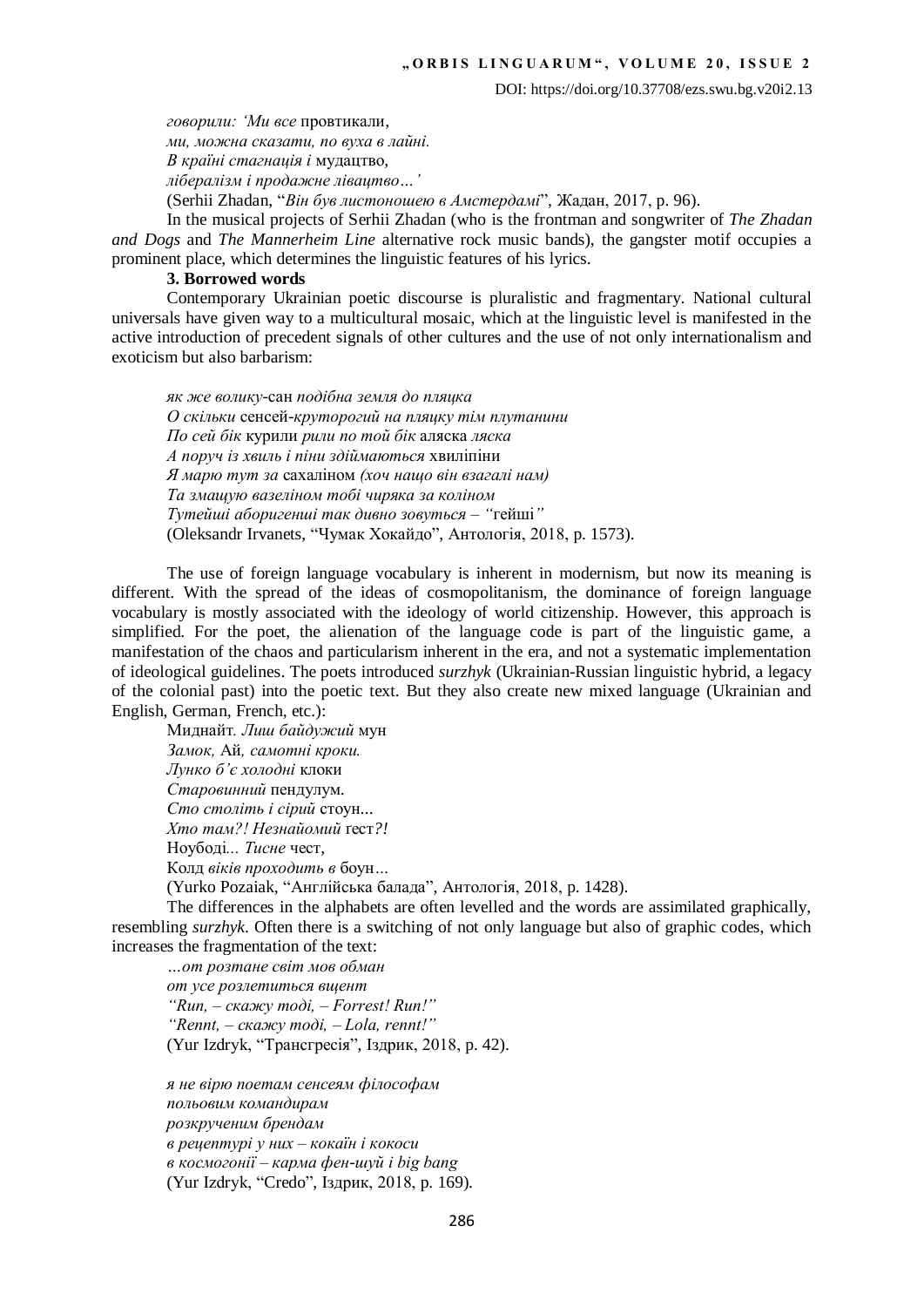A lot of poems by Yur Izdryk, written in Ukrainian, have English names: "Wait-wait-wait", "Zoom", "Be like bee", "Dog styleworld musiс", "Manual", "Simple pleasure", "All in all", "Bittersweet", "Seasong", "Adult youth", "Winnershow about 'no'", "Sleep time", "Amnesty", "Last trip", "Windmind", "Change", "Steelstyle", "Doyouremember", etc.

## **4. Tautology**

Tautology becomes an integral feature of ironic language behaviour. We are talking about the repetition of the root in monosyllabic words, and about similar phonetic fragments:

*одверто отвір отвори проникливо проникну никну ну* (Nazar Honchar, "Загравка", Антологія, 2018, p. 1726).

The nature of repetition is twofold: it can be thought of both as a stylistic figure and as a manifestation of the insufficient language culture. The peculiarity of tautology in the language of the poets of the studied period is that it becomes an imitation of stylistic incompetence, a parody of the tautology of Soviet ideological propaganda, which exploited mottos like "Peace to the World" ("Миру – мир"):

*з* любов'ю *і* напівлюбов'ю *але більше з* нелюбов'ю *вся з молока ледацтва і образ вся суть метелик бабка й оска суть бджілка* (Volodymyr Tsybulko, "Чорна корова", Антологія, 2018, p. 1732).

*Ліжко моє – моя поетична майстерня Ліжко моє – мій найщиріший друг Ліжко чиєсь – do you sleep English? Ліжко чиєсь – schlafen Sie Deutsch? Ліжко моє – ліжко моє українське Ліжко моє – то мій вселюдський борг* (Nazar Honchar, "Ода до ліжка або Колискова для себе", Антологія, 2018, p. 1718). **5. Obscene vocabulary**

Literary critics sometimes call Ukrainian literature of the second half of the 1980s and the early 21st century *"paraliterature"* (Наєнко, 2011, p. 92) and its language code – paralanguage. The poets of this period moved from a totalitarian radical ideology to an ideology of compromise and mixing. It is also applied to language. It, first of all, attracts attention with its outrageous dominance of abusive, obscene, "pornographic" (Наєнко, 2011, p. 96) vocabulary, which has always remained outside the Ukrainian fiction and, what is more, it was inconceivable for poetic discourse. For example, Yurko Pozaiak, the beginning of whose work dates back to the mid 1980s, often resorted to it:

*Під грушею цією Мене робив мій батько Тепер тут песик сцить* ("Хоку", Антологія, 2018, p. 1438).

*Я був в Ленінграді, Я пив там вино – Вино в Ленінграді*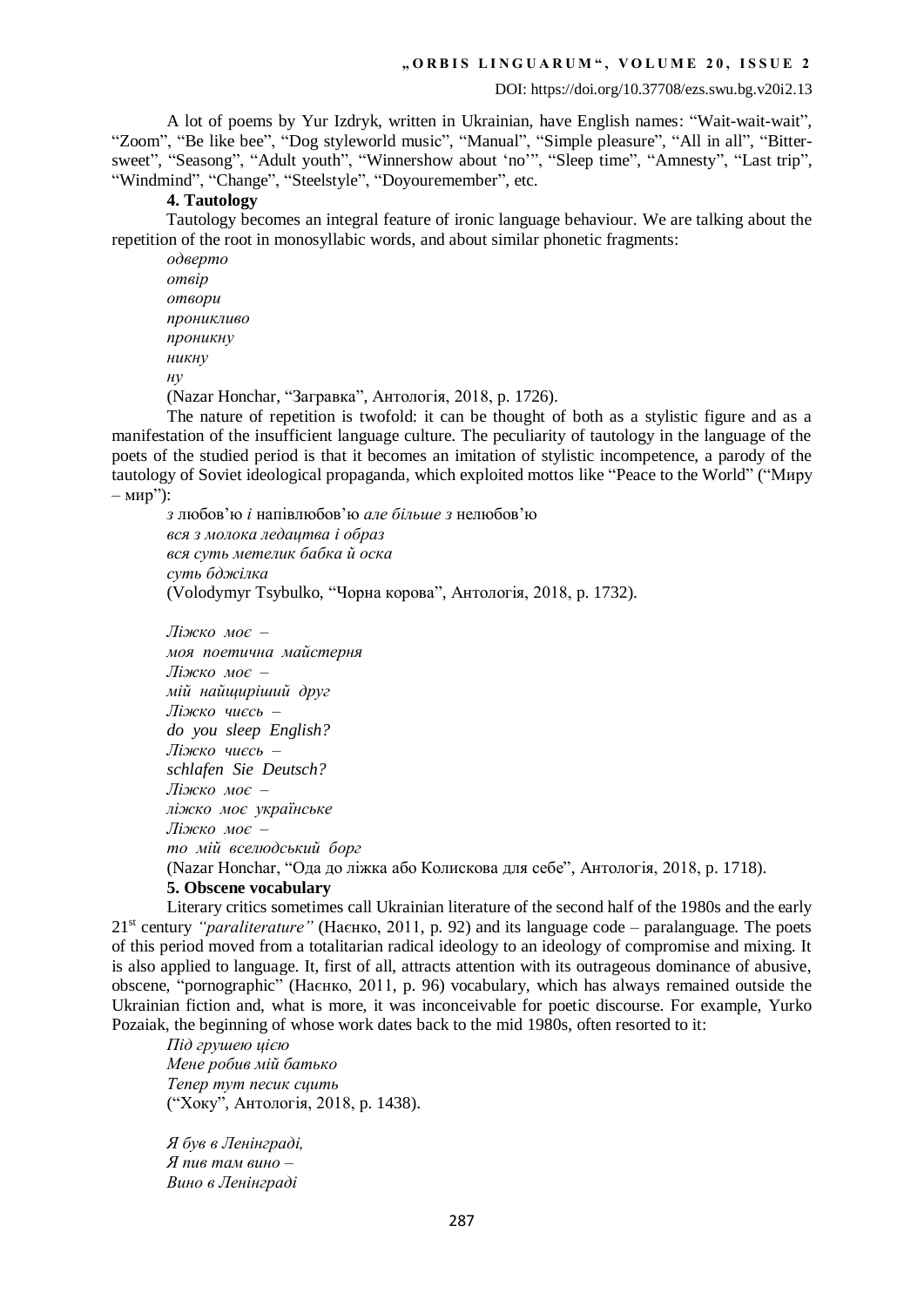DOI: https://doi.org/10.37708/ezs.swu.bg.v20i2.13

*Це справжнє* гівно*!*

("Я був в Ленінграді", Антологія, 2018, p. 1443).

According to Olena Malenko, the introduction to the poetic text of such language material is conditioned by "the desire to get out of the aestheticized linguistic and artistic experience with its guidelines for the 'beautiful' word, the attempt to look at language as at a flexible philological material, and is not a manifestation of other value dominants in the linguistic and communicative sphere" (Маленко, 2010, p. 428). The researcher believes that this is a desire to portray the brutal reality with its inherent brutal language code. Despite the insistent statements of linguists about the uncharacteristic Ukrainian language of obscene vocabulary, which is called "mat" (created based on grassroot names of genitals and physiological processes; the word "mat" itself is often considered indecent), in Ukrainian poetry, it becomes an element even of meditative and romantic love texts. This detailing is due to communicative realities: the poetic text has an emotional basis, and the reality of daily communication of marginalized groups has become typical verbalization of emotion through profane language, it is unaesthetic and obscene, and therefore in research the fact of communicative behaviour is often omitted. But the post-totalitarian poets, who seek freedom and honesty in the motives and means of creativity, do not reject such vocabulary, for them it is an organic component of reality, which entered poetry with previously unacceptable motifs: banditry, drug addiction, alcoholism, prostitution, etc. (we see this in works by Pozaiak, Zhadan, Izdryk, Irvanets, etc.). And even if obscene language shocks the conservative bearer of old values and ideas, it only makes it more attractive to the writer. Showing real life in real language, poets practice different ways of introducing obscene language into the text. For some, its direct use is not a problem:

*…всім доводилось чути тверде биття сердець, коли вони стоять біля домовини і витирають скупі сльози й соплі об своє дольче й габана, і хуячать геннесі з одноразового посуду*  (Serhii Zhadan, "Лукойл", Жадан, 2017, p. 142).

Others resort to phonetic and lexical euphemisms:

*Письменник Торвік – то такий чоловік – Не втоне нігде в наш нахімовський вік. Бо вірує твердо у зірку свою. Чорнобиль, "Челенджер" йому – по бую Під вечір виходить на вулицю він. Дівчата ридають йому навздогін. Дівчата ридають: "Торвік! Боракне-е! Невже він з нас жодної… не… боракне?!"* (Оleksandr Irvanets, "Пісенька для друга", Антологія, 2018, p. 1576).

Or, as if embarrassed, they stop in time, leaving the reader to choose the appropriate token, but bringing it situationally and rhythmically to play a familiar verbal script from everyday communication, such as Ihor Rymaruk, for whom, albeit implicit, but still, an appeal to obscene language, is generally atypical (but the very fact of such a fixation in the work of the poet, who embodied the professionalism and erudition of the "eighties" (Малкович, 2016, p. 1946) indicates a shift in the boundaries of what is permissible in verbal behaviour):

*Тож погамуй свій древній переляк, Радій світанкам і годуй собак, І Пані Смерть у себе не закохуй − Бо дивиться на тебе з висоти Крізь лінзи хмар (о Господи, прости) Старенький Бог, якому все це* по... (Ihor Rymaruk, "Пейзаж", Антологія, 2018, p. 1471). **6. Word transformations**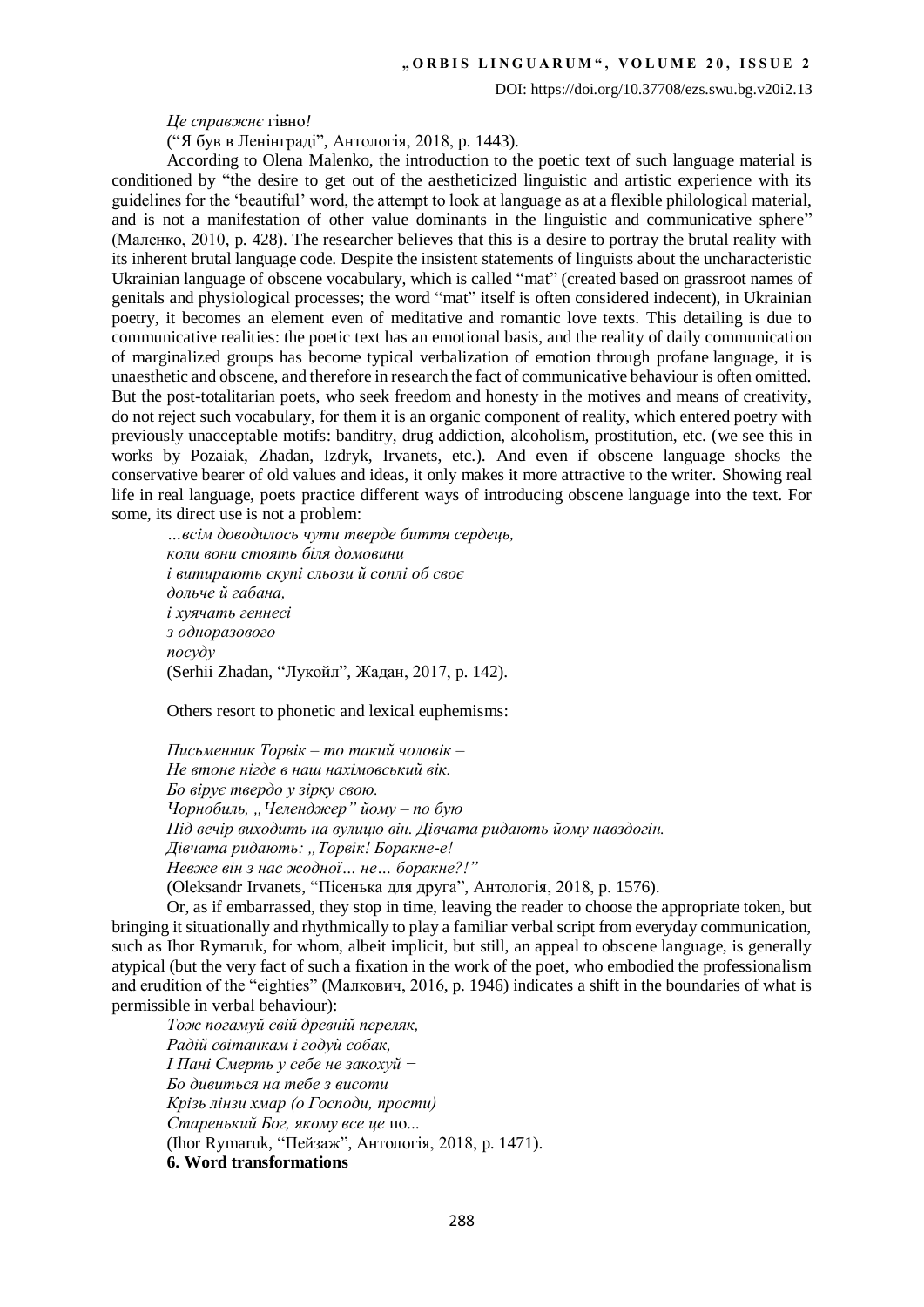#### DOI: https://doi.org/10.37708/ezs.swu.bg.v20i2.13

Linguistic anormative in the poetry of the mid 1980s and the first decades of the  $21<sup>st</sup>$  century is an organic artistic element, and one of its sources is a play on words. This is not a traditional pun, although puns fit organically into the modern linguistic worldview. The point is in the deconstruction of the word as a formal-semantic unit, generated by the desire to find out how independent the language relating to mental content embedded in it is. "Deconstruction is associated with attention to structures and at the same time with the procedure of stratification, disassembly, decomposition of linguistic, logocentric, phonocentric structures. It is not so much about destruction but about reconstruction to understand how certain integrity was constructed" (Маньковская, 2010, p. 614). Its linguistic aspect is the disclosure of the source of meaning in the game of language form (Алексеева, 2002, p. 292). The word as the basic semantic unit of language is at the center of the structural experiment. Its universality, certainly recognized by logocentric linguistic theories, is questioned because it is a unit-sign that refers to another sign. Linguistic deconstruction involves parsing the word in search of the first principle. We are not talking about finding a generative base, but about mechanical splitting into smaller sound complexes, about formal reduction to the point beyond which the trace of the original meaning can still be seen:

*Ляля-Бо хоче повну свобо і летіти за об рій зірок безтурбо тно-на-дно доно уно і вино бо душа в Лялі-Бо – українська* (Viktor Neborak, "Пісенька про Лялю-Бо", Антологія, 2018, p. 1592).

Post-totalitarian poets do not exist in a clearly defined semantic space. Therefore, by dividing the word, they create new meaning and rhythm, sometimes likening the text to the babbling of an infant or imitating compound reading, breaking graphically the integrity of the word:

*Приходьте до мене завтра! Я розкажу вам правду! Приходьте до мене автра! Я розкажу вам равду! Пи одьте о мее авра! Я оза жу ам аву! Пи о те о мее ава! Я оа жу а ау! И о е о ее аа! Я оа у а ау*! (Yurko Pozaiak, "Приходьте до мене завтра!", Антологія, 2018, p. 1426).

*…ти йдеш одна між лілій сорочки носиш білі малюєш очі* де ревам *ти королева* де білів *коли заходиш у храми за ними валяться брами вони шкребуть* пазу рами *дебіли на* ве сіллі*… спадає в* ду ші *морок густе вино* га ряче *а* короле ва *плаче*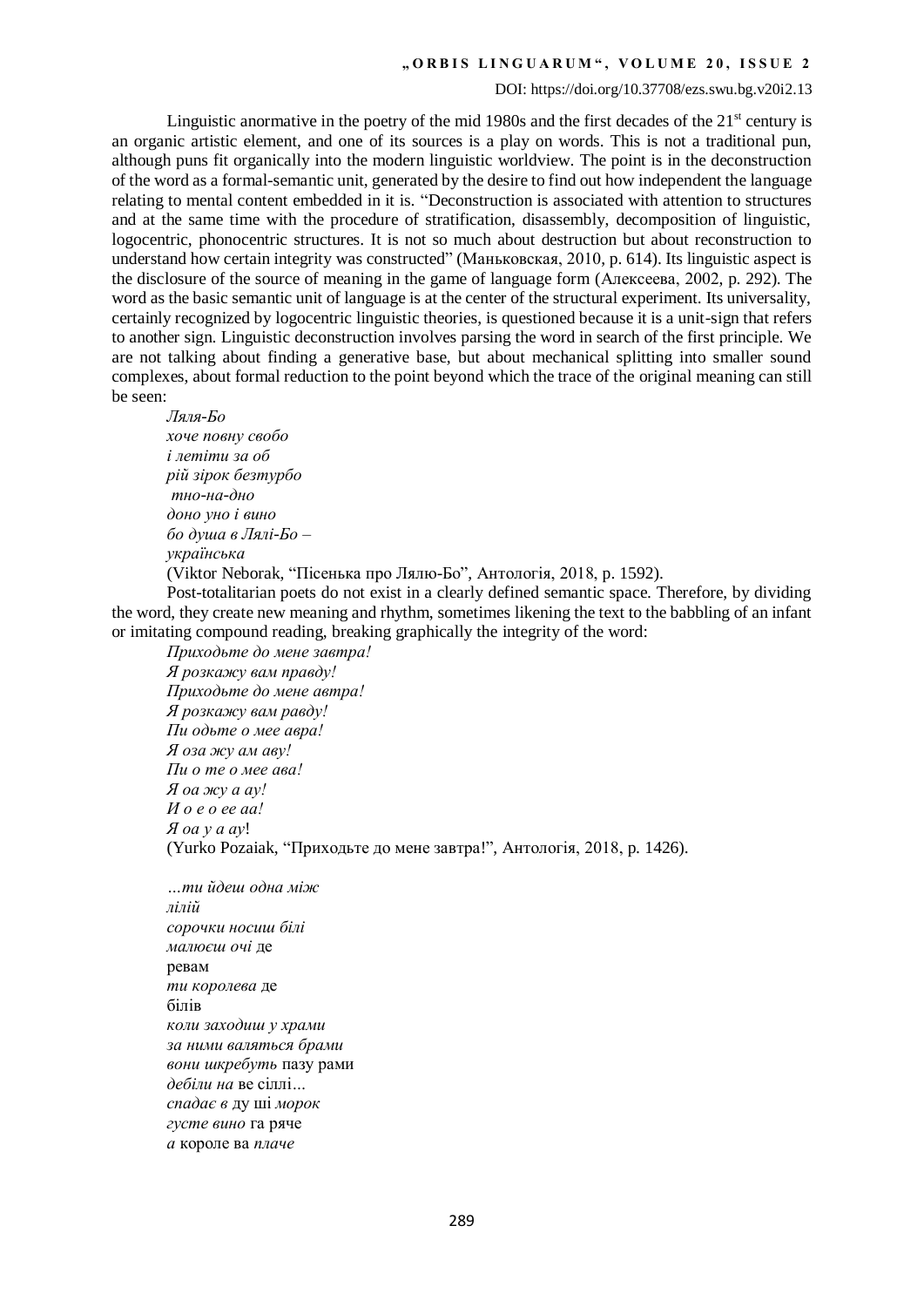DOI: https://doi.org/10.37708/ezs.swu.bg.v20i2.13

*над рилом* по ро сячим*…*<sup>4</sup>

(Viktor Neborak, "Вона", Антологія, 2018, p. 1594).

The impenetrability and integrity of the word are questioned (a striking example is Nazar Honchar's collection "PROmeneVIST" (it is a transliteration; in Ukrainian it can be read as "променевість" ['radiation'] and as "вість про мене" ['news about me']), the multilevel nature of its name is based on the game with the formal integrity of the word: it is both a message to the reader from the author and the radiance of his poetry. The ability to read and understand a text depends on whether the reader can add the deleted or omitted items. Ultimately, linguistic deconstruction leads to word distortion to the point of losing recognizability and coherence, which, however, is only an artistic technique, not the goal. One of the first theorists of deconstruction Jacques Derrida noted that this concept should not be reduced only to negative, destructive forms, "her letter is not just effective, it creates new rules and conventions for the sake of future achievements, not content with theoretical confidence in simple opposition a result – a statement. The course of deconstruction leads to the assertion of a future event, the birth of an invention. To do this, it is necessary to destroy the traditional status of the invention, conceptual and institutional structures. This is the way to reinvent the future only" (Деррида, 2000, p. 250). For philosophers of deconstruction, writing is the first language, for Ukrainian post-totalitarian poets, graphics is another dimension of the generation of meaning. The content reality of the text is also created at the level of writing, which encourages some authors to discard many of its traditional rules, for example, to abandon punctuation or a number of spelling norms, especially the use of a capital letter (which is the most common manifestation of playing with the language norm). Consistent rejection of many punctuation and spelling rules is found in the texts of Yurii Andrukhovych, Yur Izdryk, Oleksandr Irvanets, Viktor Neborak, Kost Moskalets, Ihor Malenkyi, Ivan Malkovych, Natalka Bilotserkivets, Taras Fediuk, Ivan Nehriuk, Vasyl Starun, etc. The dash is often the only punctuation mark recognized by the poets when they want the reader to make a longer pause:

*холодний падолист вологі пасма диму сурма над водами проклятими і міст далеко в небі сяє аметист розкішного утраченого риму далеко рідний край стрункі його собори і сніг далеко* – *чистий золотий і триєдине втілення мети і вічні голоси дітей знадвору* (Кost Moskalets, "холодний падолист вологі пасма диму", Антологія, 2018, p. 1673).

Sometimes not only the rules of punctuation are reconsidered, but also their purpose, as a result of which they transform from a means of graphic marking of rhythmic articulation of speech flow into an equivalent letter element of the graphic system, which can be placed not only between words but also enter into them, arbitrarily, breaking them:

*Ой розкажи-но, Яри,и, и, но (це ніби сповідь моя) – ча-чá – яка полюбе дівчи, и, и, на такого кретина, як я? яка полюбе Іва, а, а, на? – на тім'ї – душе, е, вна ра-а-а-на; в руці – маю ружу, язик – за оружжа, а в серці / якась коляда*

1

<sup>&</sup>lt;sup>4</sup> The deconstruction of the word gives rise to new readings. For example: '*ne* per a' translated as 'where roar' (lit. ukr. *де* – eng. *where*, ukr. *рева* – eng. *roar*), but written together 'дерева' corresponds to eng. 'tree'. The same with 'де білів' translated as 'where white', but written together 'дебілів' translates as 'morons'.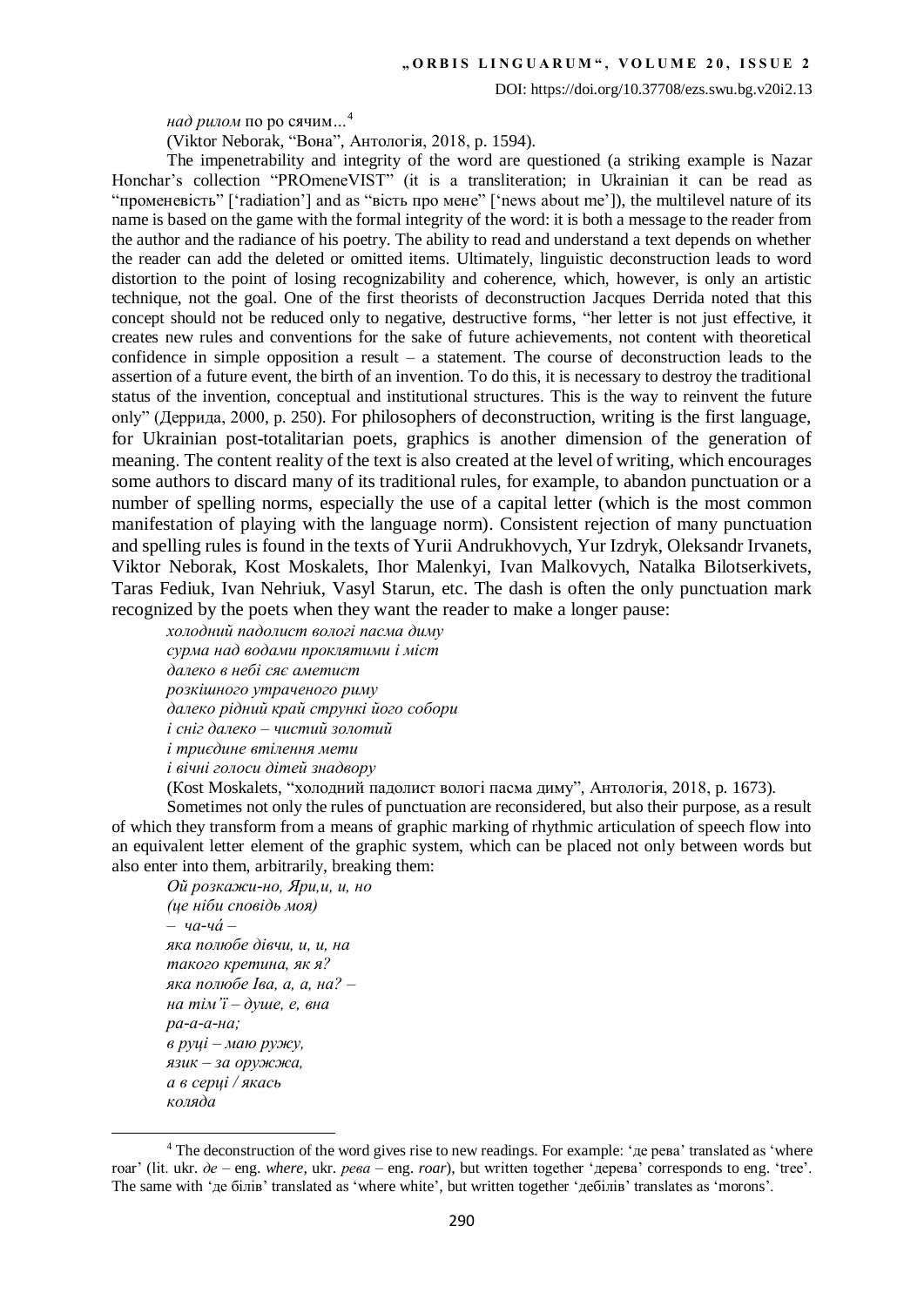(Іvan Malkovych, "Пританцьовування на одній нозі", Антологія, 2018, p. 1627). **Conclusions**

In the last decades of the  $20<sup>th</sup>$  and the first decades of the  $21<sup>st</sup>$  century, poetry ceases to be an intellectual category constructed by erudite people, which requires a refined language: it becomes eclectic and intensively absorbs what previously was considered incongruous with it and perceived as the opposite to poetic. The language dimension of poetry is organized following the worldview guidelines of its authors. Kitsch, chaos, and destruction, which guided the poets of this period, are manifested in the destruction of the norms of literary language. Language deviation is an organic part of the poetic space of the period and one of the means of realizing its multilevel nature. On the one hand, it serves to homogenize, reconcile, and address the mass reader in their language, while on the other hand it is an instrument of irony and additional expression for the intellectual reader. The symbol of the new cultural situation is the combination of high and mass cultures, their averaging, which directly caused manifestation in the text of the features of the language of different social groups. Poetry, which used to be the sphere of refined language, is filled with vernacular, *surzhyk*, and obscene and slang vocabulary. The destruction of the generally accepted literary standard, the diffusion of language codes, the collage of stylistically heterogeneous language signs, the deconstruction of words have become part of the language game, an organic component of the poets' language behavior, in which deviation becomes the new norm.

#### **REFERENCES**

| Алексеева, Е.,<br>Тузова, Т. (2002) | Деконструкция. // История философии. Энциклопедия. Минск:<br>Интерпрессервис; Книжный дом, с. 292 - 293. (Alekseeva, E., Tuzova, T.                                     |
|-------------------------------------|-------------------------------------------------------------------------------------------------------------------------------------------------------------------------|
|                                     | Dekonstruktsiya. // Istoriya filosofii. Entsiklopediya. Minsk: Interpresservis;                                                                                         |
|                                     | Knizhnyi dom, s. 292 – 293.)                                                                                                                                            |
| Андрухович, Ю.<br>(2003)            | Час і місце, або Моя остання територія. // Дезорієнтація на місцевості.<br><http: library="" read.asp?id="684&amp;read=true" www.ukrcenter.com="">(28.03.2021).</http:> |
|                                     | (Andrukhovych, Yu. Chas i mistse, abo Moia ostannia terytoriia. // Dezoriientatsiia                                                                                     |
|                                     | na mistsevosti. <http: library="" read.asp?id="684&amp;read=true" www.ukrcenter.com=""><br/>(09.11.2021)</http:>                                                        |
| Антологія (2018)                    | Антологія української поезії XX ст.: від Тичини до Жадана. Київ: А-ба-ба-га-                                                                                            |
|                                     | ла-ма-га, 2014 с. (Antolohiia ukrainskoi poezii XX st.: vid Tychyny do Zhadana. K.:                                                                                     |
|                                     | A-ba-ba-ha-la-ma-ha, 2014 s.)                                                                                                                                           |
| Гундорова, Т. (2005)                | Післячорнобильська бібліотека: Український літературний постмодерн. Київ:                                                                                               |
|                                     | Критика, 344 с. (Hundorova, T. Pisliachornobylska biblioteka: Ukrainskyi                                                                                                |
|                                     | literaturnyi postmodern. Kyiv: Krytyka, 344 s.)                                                                                                                         |
| Гундорова, Т. (2008)                | Кітч і література. Травестії. Київ: Факт, 284 с. (Hundorova, T. Kitch і literatura.<br>Travestii. Kyiv: Fact, 284 s.)                                                   |
| Деррида, Ж. (2000)                  | О грамматологии. <http: index.html@id="3849" man="" old="" opentextnn.ru=""></http:>                                                                                    |
|                                     | (09.11.2021). (Derrida, Zh. O grammatologii.                                                                                                                            |
|                                     | <http: index.html@id="3849" man="" old="" opentextnn.ru=""> (09.11.2021))</http:>                                                                                       |
| Жадан, С. (2014)                    | Динамо Харків. Вибрані вірші. Київ: А-ба-ба-га-ла-ма-га, 240 с. (Zhadan, S.                                                                                             |
|                                     | Dynamo Kharkiv. Vybrani virshi. Kyiv.: A-ba-ba-ha-la-ma-ha, 240 s.)                                                                                                     |
| Забужко, О. (2009)                  | Хроніки від Фортінбраса. Київ: Факт, 344 с. (Zabuzhko, O. Khroniky vid                                                                                                  |
|                                     | Fortinbrasa. Kyiv: Fakt, 344 s.)                                                                                                                                        |
| Іздрик, Ю. (2018)                   | Ліниві і ніжні. Вибрані вірші. Київ: А-ба-ба-га-ла-ма-га, 352 с. (Izdryk, Yu.                                                                                           |
|                                     | Linyvi i nizhni. Vybrani virshi. Kyiv: A-ba-ba-ha-la-ma-ha, 352 s.)                                                                                                     |
| Лиотар, Ж.-Ф. (1998)                | Состояние постмодерна. Санкт-Петербург: Алетея, 159 с. (Liotar, Zh.-F.                                                                                                  |
| Маленко, О. (2010)                  | Sostoyanie postmoderna. Sankt-Peterburh: Aleteyya, 159 s.)<br>Лінгво-естетична інтерпретація буття в українській поетичній мовотворчості                                |
|                                     | (від фольклору до постмодерну). Харків: Харківське історико-філологічне                                                                                                 |
|                                     | товариство, 488 с. (Malenko, O. Linhvo-estetychna interpretatsiia buttia v ukrainskii                                                                                   |
|                                     | poetychnii movotvorchosti (vid folkloru do postmodernu). Kharkiv: Kharkivske                                                                                            |
|                                     | istoryko-filolohichne tovarystvo, 488 s.)                                                                                                                               |
| Маньковская, Н.                     | Деконструкция. // Новая философская энциклопедия, т. 1. Москва: Мысль, с.                                                                                               |
| (2010)                              | 614 - 615. (Mankovskaya, N. Dekonstruktsiya. // Novaya filosofskaya                                                                                                     |
|                                     | Entsiklopediya, vol. 1. Moskow: Mysl, s. 614 - 615.)                                                                                                                    |